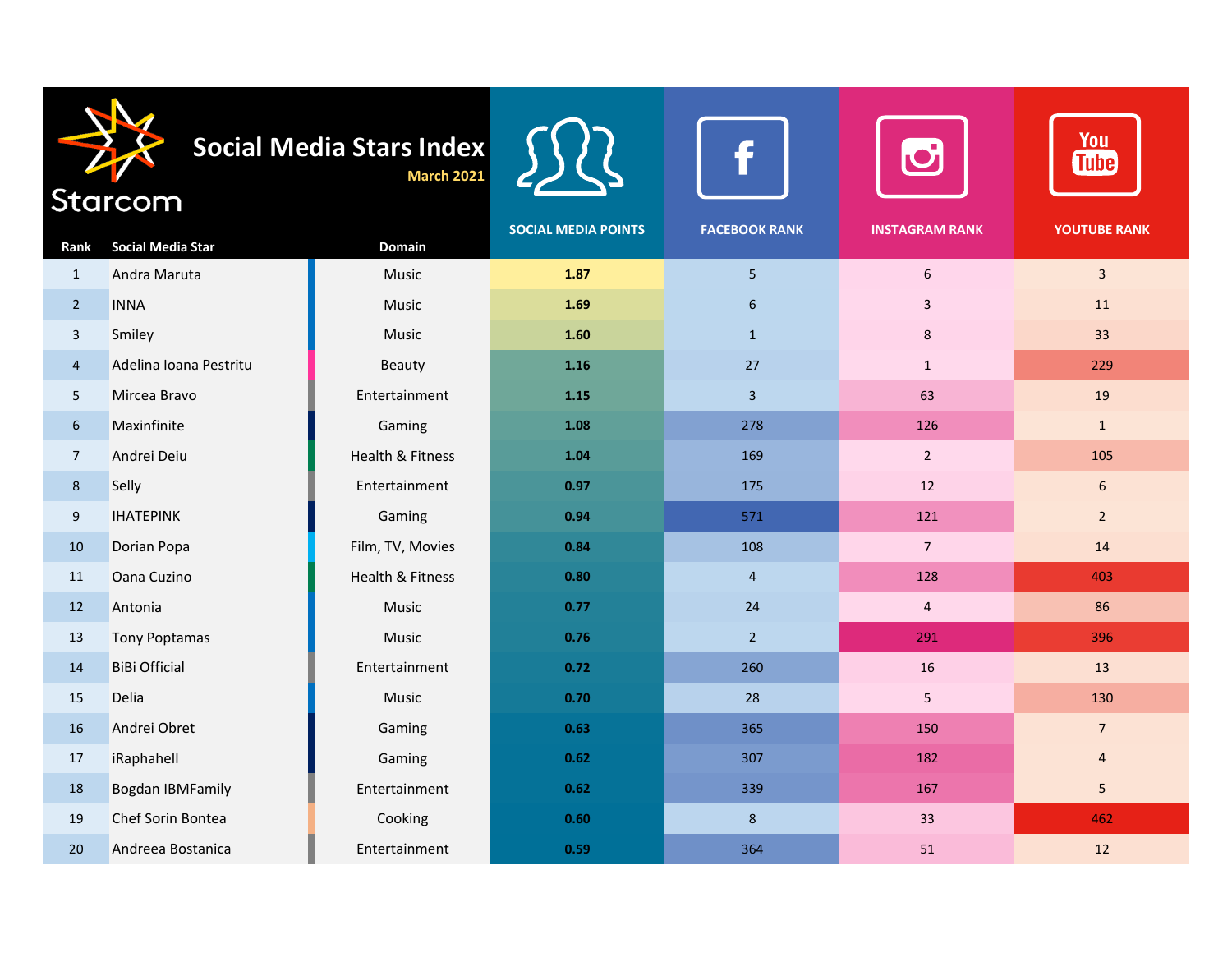|                 | <b>Social Media Stars Index</b><br><b>March 2021</b><br>Starcom<br><b>Music</b> |                            |                      |                       | You<br><b>Tube</b>  |
|-----------------|---------------------------------------------------------------------------------|----------------------------|----------------------|-----------------------|---------------------|
| Rank            | Social Media Star                                                               | <b>SOCIAL MEDIA POINTS</b> | <b>FACEBOOK RANK</b> | <b>INSTAGRAM RANK</b> | <b>YOUTUBE RANK</b> |
| $\mathbf{1}$    | Andra Maruta                                                                    | 1.87                       | $\overline{3}$       | $\overline{4}$        | $\mathbf{1}$        |
| $\overline{2}$  | <b>INNA</b>                                                                     | 1.69                       | $\overline{4}$       | $\mathbf{1}$          | 3                   |
| $\overline{3}$  | Smiley                                                                          | 1.60                       | $\mathbf{1}$         | 5                     | 6                   |
| $\overline{4}$  | Antonia                                                                         | 0.77                       | 11                   | $\overline{2}$        | 24                  |
| 5               | Tony Poptamas                                                                   | 0.76                       | $\overline{2}$       | 81                    | 159                 |
| $6\overline{6}$ | <b>Delia</b>                                                                    | 0.70                       | 12                   | $\overline{3}$        | 43                  |
| $\overline{7}$  | Andreea Balan                                                                   | 0.57                       | 8                    | $\overline{9}$        | 16                  |
| 8               | Alina Eremia                                                                    | 0.49                       | 26                   | $\overline{7}$        | 52                  |
| 9               | <b>Gipsy Casual</b>                                                             | 0.49                       | 120                  | 74                    | $\overline{2}$      |
| 10              | Nicole Cherry                                                                   | 0.47                       | 29                   | 6                     | 90                  |

|                | <b>Social Media Stars Index</b><br><b>March 2021</b><br>Fashion&<br>Starcom<br><b>Beauty</b> |                            | f                    | M                     | <b>You</b><br><b>Tube</b> |
|----------------|----------------------------------------------------------------------------------------------|----------------------------|----------------------|-----------------------|---------------------------|
| Rank           | Social Media Star                                                                            | <b>SOCIAL MEDIA POINTS</b> | <b>FACEBOOK RANK</b> | <b>INSTAGRAM RANK</b> | <b>YOUTUBE RANK</b>       |
| 1              | Adelina Ioana Pestritu                                                                       | 1.16                       | $\overline{2}$       | $\mathbf{1}$          | 9                         |
| 2              | Irina Deaconescu                                                                             | 0.42                       | 19                   | $\overline{2}$        | $\overline{2}$            |
| $\overline{3}$ | Andreea Raicu                                                                                | 0.35                       | $\mathbf{1}$         | 13                    | 20                        |
| $\overline{4}$ | Dana Rogoz                                                                                   | 0.28                       | $\overline{3}$       | 8                     | 27                        |
| 5              | Alina Ceuşan                                                                                 | 0.27                       | $\overline{7}$       | $\overline{3}$        | 60                        |
| 6              | Bianca Dragusanu                                                                             | 0.27                       | 6                    | $\overline{4}$        | 60                        |
| $\overline{7}$ | Laura Giurcanu                                                                               | 0.26                       | 14                   | 5                     | 5                         |
| 8              | Catalin Botezatu                                                                             | 0.22                       | 13                   | 6                     | 60                        |
| 9              | Andreea Balaban                                                                              | 0.22                       | 18                   | 20                    | $\mathbf{1}$              |
| 10             | Carmen Grebenişan                                                                            | 0.19                       | 12                   | $\overline{7}$        | 15                        |

|                | <b>Social Media Stars Index</b><br><b>March 2021</b> |                            |                         | <b>D</b>              | <u>You</u><br><b>Tube</b> |
|----------------|------------------------------------------------------|----------------------------|-------------------------|-----------------------|---------------------------|
|                | Starcom<br><b>TV Stars</b>                           | <b>SOCIAL MEDIA POINTS</b> | <b>FACEBOOK RANK</b>    | <b>INSTAGRAM RANK</b> | <b>YOUTUBE RANK</b>       |
| Rank           | <b>Social Media Star</b>                             |                            |                         |                       |                           |
| $\mathbf{1}$   | Dorian Popa                                          | 0.84                       | 21                      | $\mathbf{1}$          | $\mathbf{1}$              |
| 2              | Andreea Mantea                                       | 0.55                       | 8                       | $\overline{2}$        | 6                         |
| 3              | Catalin Maruta                                       | 0.49                       | $\overline{\mathbf{3}}$ | 8                     | $\overline{2}$            |
| $\overline{4}$ | Mihai Morar                                          | 0.48                       | $\mathbf{1}$            | 6                     | 39                        |
| 5              | Adela Popescu                                        | 0.44                       | 5                       | $\overline{3}$        | 24                        |
| 6              | Dani Otil                                            | 0.28                       | $\overline{4}$          | 10                    | 12                        |
| $\overline{7}$ | Laura Cosoi                                          | 0.27                       | 10                      | $\overline{7}$        | 21                        |
| 8              | Razvan Botezatu                                      | 0.26                       | $\overline{2}$          | 41                    | 8                         |
| 9              | Cristina Ciobanasu                                   | 0.25                       | 40                      | $\overline{4}$        | 28                        |
| 10             | Ilinca Vandici                                       | 0.23                       | 29                      | 5                     | $\overline{7}$            |